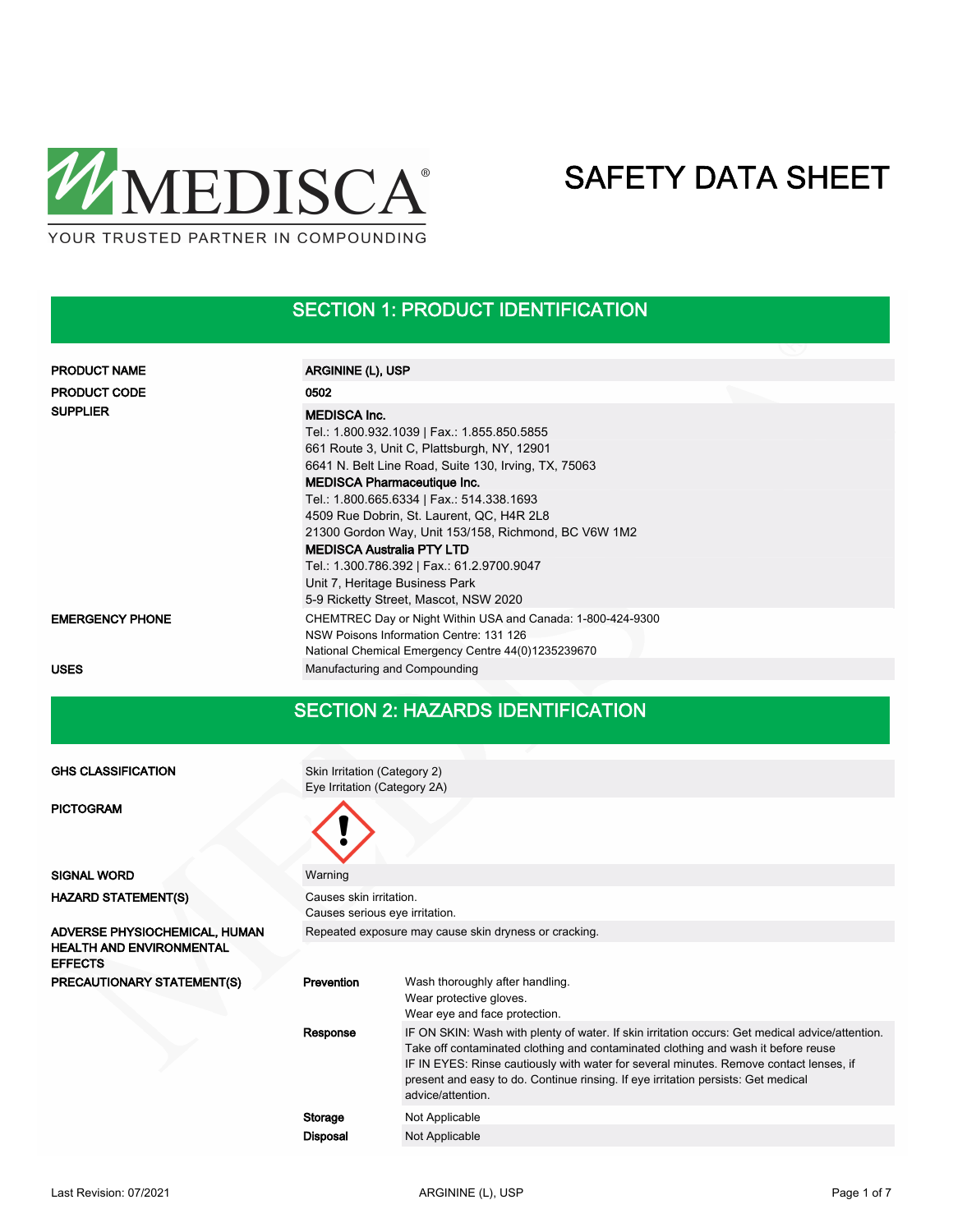

| <b>HMIS CLASSIFICATION</b> |
|----------------------------|
|----------------------------|

Health Hazard 1 1 and 1 Flammability 0

| Reactivity | <b>Personal Protection</b> |  |
|------------|----------------------------|--|

#### SECTION 3: COMPOSITION/INFORMATION ON INGREDIENTS

| <b>CHEMICAL NAME</b>        | L-Arginine                                              |                   |                  |             |  |  |  |
|-----------------------------|---------------------------------------------------------|-------------------|------------------|-------------|--|--|--|
| <b>BOTANICAL NAME</b>       | Not applicable                                          |                   |                  |             |  |  |  |
| <b>SYNONYM</b>              | (2S)-2-Amino-5-guanidinopentanoic acid; Arginine; L-Arg |                   |                  |             |  |  |  |
| <b>CHEMICAL FORMULA</b>     | $C_6H_1A_4O_2$                                          |                   |                  |             |  |  |  |
| <b>CAS NUMBER</b>           | 74-79-3                                                 |                   |                  |             |  |  |  |
| <b>ALTERNATE CAS NUMBER</b> | Not applicable                                          |                   |                  |             |  |  |  |
| <b>MOLECULAR WEIGHT</b>     | 174.203                                                 |                   |                  |             |  |  |  |
| <b>COMPOSITION</b>          | <b>CHEMICAL NAME</b>                                    | <b>CAS NUMBER</b> | <b>EC NUMBER</b> | % BY WEIGHT |  |  |  |
|                             | L-ARGININE                                              | 74-79-3           | 200-811-1        | 100         |  |  |  |

There are no additional ingredients present which, within the current knowledge of the supplier and in the concentrations applicable, are classified as health hazards and hence require reporting in this section. NOTES **NOTES** Chemical family: Alpha-amino acid

|                             | <b>SECTION 4: FIRST-AID MEASURES</b>                                                                                             |
|-----------------------------|----------------------------------------------------------------------------------------------------------------------------------|
|                             |                                                                                                                                  |
| IN CASE OF EYE CONTACT      | Flush with copious amounts of water for 15 minutes, separating eyelids with fingers. If irritation persists seek<br>medical aid. |
| IN CASE OF SKIN CONTACT     | Wash with soap & water for 15 minutes. If irritation persists seek medical aid.                                                  |
| <b>IF SWALLOWED</b>         | Call a physician. Wash out mouth with water. Do not induce vomiting without medical advice.                                      |
| <b>IF INHALED</b>           | Remove to fresh air. If not breathing, give artificial respiration. If breathing is difficult, give oxygen. Call a<br>physician  |
| <b>SYMPTOMS AND EFFECTS</b> | Not expected to present a significant hazard under anticipated conditions of normal use.                                         |
|                             |                                                                                                                                  |

### SECTION 5: FIREFIGHTING MEASURES

| <b>SPECIFIC HAZARDS ARISING FROM</b><br><b>THE CHEMICAL</b>            | Not applicable                                                                                                                                                                      |
|------------------------------------------------------------------------|-------------------------------------------------------------------------------------------------------------------------------------------------------------------------------------|
| <b>FLAMMABLE PROPERTIES</b>                                            | May be combustible at high temperature                                                                                                                                              |
| <b>HAZARDOUS COMBUSTION PRODUCTS</b>                                   | Under fire conditions, hazardous fumes will be present.                                                                                                                             |
| <b>SUITABLE &amp; UNSUITABLE</b><br><b>EXTINGUISHING MEDIA</b>         | Small fire: dry chemical, CO <sub>2</sub> or water spray. Large fire: dry chemical, CO <sub>2</sub> , alcohol resistant foam or water<br>spray. Do not get water inside containers. |
| <b>PROTECTIVE EQUIPMENT AND</b><br><b>PRECAUTIONS FOR FIREFIGHTERS</b> | Wear self-contained breathing apparatus and protective clothing to prevent contact with skin and eyes.                                                                              |

#### SECTION 6: ACCIDENTAL RELEASE MEASURES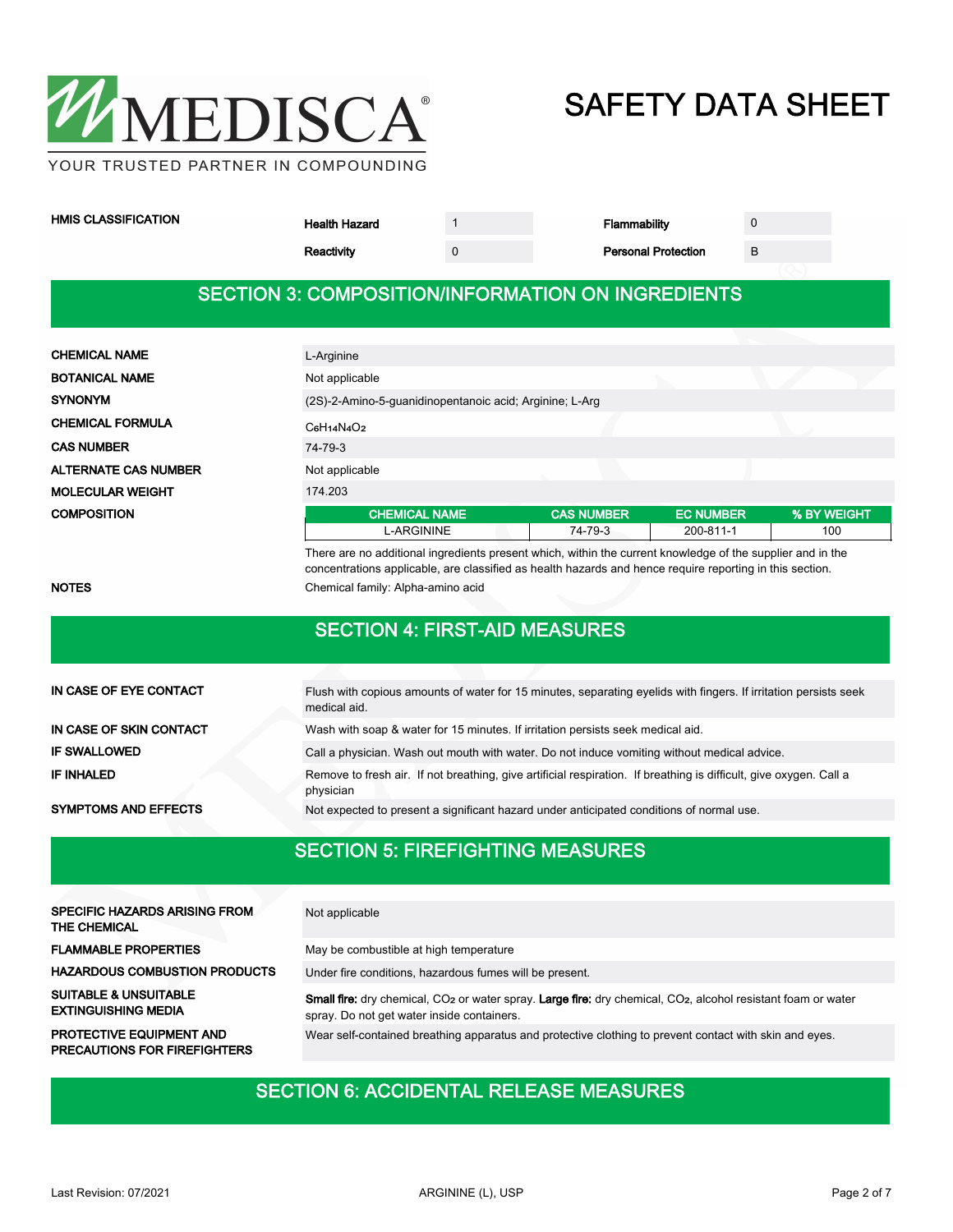

Wear respiratory protection. Avoid dust formation. Avoid breathing vapours, mist or gas. Ensure adequate ventilation. Evacuate personnel to safe areas. Avoid breathing dust. PERSONAL PRECAUTIONS METHODS & MATERIAL FOR **On land, sweep or shovel into suitable containers**. Minimize generation of dust. CONTAINMENT Do not touch damaged containers or spilled material unless wearing appropriate protective clothing. Wear respirator, chemical safety goggles, rubber boots and heavy rubber gloves. Stop leak if you can do it without risk. Prevent entry into waterways, sewers, basements or confined areas. Shut off all sources of ignition. Evacuate the area. If necessary, employ water fog to disperse the vapors. Absorb the matter with compatible vermiculite or other absorbing material. Place in a suitable container and retain for disposal. Ventilate and clean the affected area. Do not flush into sewerage system or to drains. CLEANUP PROCEDURE REFERENCE TO OTHER SECTIONS See Section 7 for information on safe handling. See Section 8 for information on personal protection equipment. See Section 13 for disposal information.

#### SECTION 7: HANDLING AND STORAGE

| <b>PRECAUTIONS FOR SAFE HANDLING</b> | Do not inhale. Avoid contact with eyes, skin and clothing. Avoid prolonged or repeated exposure. Wash<br>thoroughly after handling. Store away from incompatible materials, in a well-ventilated area. Eliminate all<br>sources of ignition. Store in accordance with local regulations. Do not store in unlabeled containers.<br>Containers that have been opened must be carefully resealed and kept upright to prevent leakage. Use<br>appropriate containment to avoid environmental contamination. |
|--------------------------------------|---------------------------------------------------------------------------------------------------------------------------------------------------------------------------------------------------------------------------------------------------------------------------------------------------------------------------------------------------------------------------------------------------------------------------------------------------------------------------------------------------------|
| <b>CONDITIONS FOR SAFE STORAGE</b>   | Store away from incompatible materials, in a well-ventilated area. Eliminate all sources of ignition. Store in<br>accordance with local regulations. Do not store in unlabeled containers. Containers that have been opened<br>must be carefully resealed and kept upright to prevent leakage. Use appropriate containment to avoid<br>environmental contamination.                                                                                                                                     |
| <b>STORAGE CONDITIONS</b>            | Store in original container, tightly sealed, protected from direct sunlight and moisture.                                                                                                                                                                                                                                                                                                                                                                                                               |
| <b>SPECIFIC END USE(S)</b>           | See Section 1                                                                                                                                                                                                                                                                                                                                                                                                                                                                                           |

#### SECTION 8: EXPOSURE CONTROLS/ PERSONAL PROTECTION

#### Chemical Name: L-ARGININE CAS #: 74-79-3

|               | <b>Country</b> |     | Limit value-8 hours |     | <b>Limit value-Short Term</b> | <b>IDLH</b> | <b>REL</b> | <b>Advisory</b> | <b>Notes</b> |
|---------------|----------------|-----|---------------------|-----|-------------------------------|-------------|------------|-----------------|--------------|
|               |                | ppm | mg/m <sup>3</sup>   | ppm | mg/m <sup>3</sup>             |             |            |                 |              |
| <b>OSHA</b>   | <b>USA</b>     | N/L | IN/L                | N/L | IN/L                          | N/L         | IN/L       | N/A             | N/A          |
| <b>ACGIH</b>  | <b>USA</b>     | N/L | N/L                 | N/L | N/L                           | N/L         | IN/L       | N/A             | N/A          |
| <b>NIOSH</b>  | <b>USA</b>     | N/L | N/L                 | N/L | N/L                           | N/L         | N/L        | N/A             | N/A          |
| <b>WEEL</b>   | <b>USA</b>     | N/L | IN/L                | N/L | N/L                           | N/L         | IN/L       | N/A             | N/A          |
| <b>HSIS</b>   | Australia      | N/L | IN/L                | N/L | N/L                           | N/L         | IN/L       | N/A             | N/A          |
| <b>HSE</b>    | UK             | N/L | N/L                 | N/L | N/L                           | N/L         | N/L        | N/A             | N/A          |
| <b>GESTIS</b> | Latvia         | N/L | 10                  | N/L | N/L                           | N/L         | IN/L       | N/A             | N/A          |

N/L = Not listed ; N/A = Not Available

PELs are 8-hour TWAs = Limit value - Eight hours

Ceiling or Short-Term TWA = STEL = Limit value - Short term

EXPOSURE GUIDELINES

Consult local authorities for provincial or state exposure limits. Particulates not otherwise regulated, respirable fraction: 5 mg/m<sup>3</sup>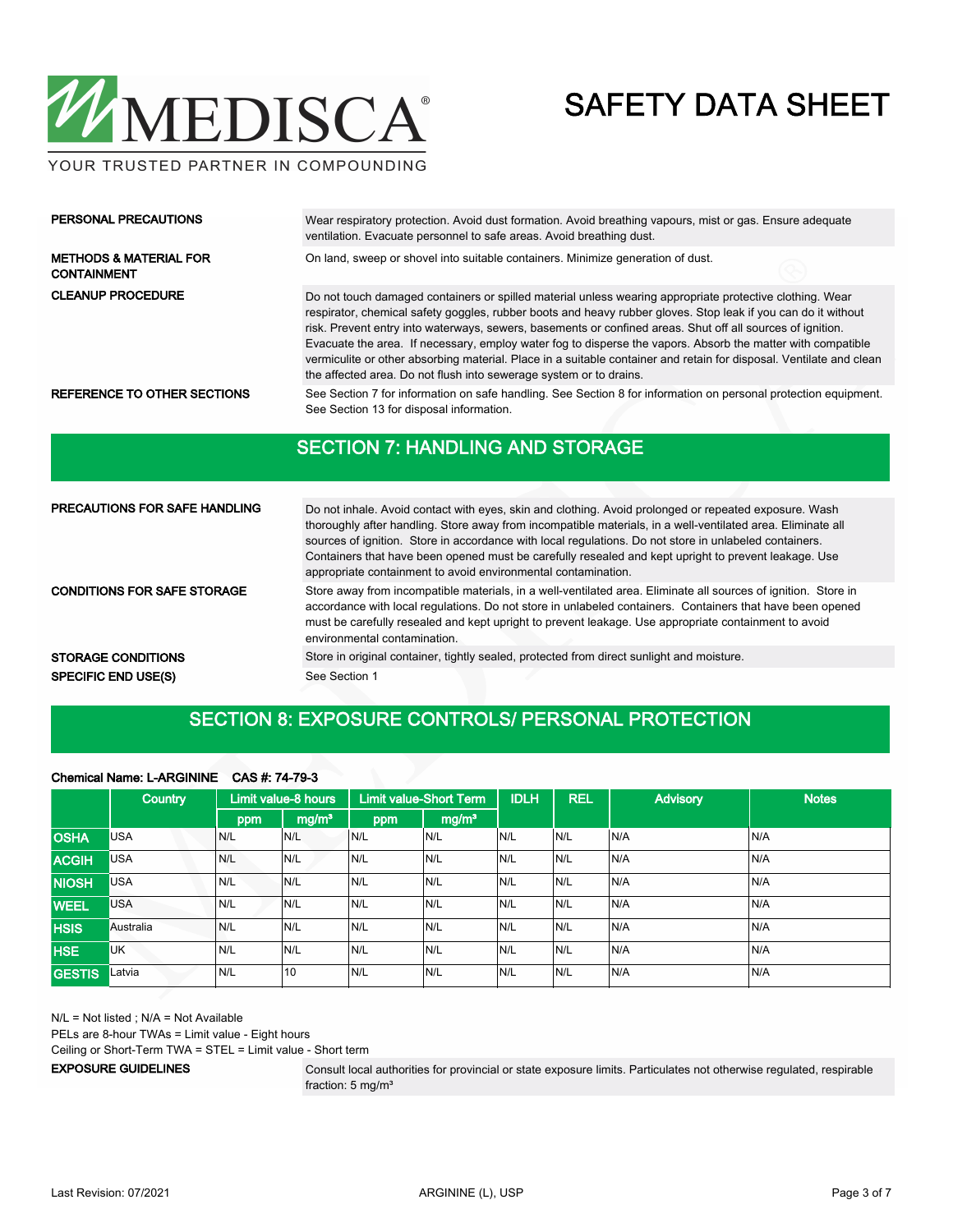

YOUR TRUSTED PARTNER IN COMPOUNDING

#### PERSONAL PROTECTIVE EQUIPMENT

Eyes: Wear appropriate protective eyeglasses or chemical safety goggles as described by WHMIS or OSHA's eye and face protection regulations in 29 CFR 1910.133 or European Standard EN166. Skin: Wear appropriate gloves to prevent skin exposure. Clothing: Wear appropriate protective clothing to minimize contact with skin. Respirators: Follow WHMIS or OSHA respirator regulations found in 29 CFR 1910.134 or European Standard EN 149. Use a NIOSH/MSHA or European Standard EN 149 approved respirator if exposure limits are exceeded or if irritation or other symptoms are experienced. Thermal Hazards: For products representing a thermal hazard, appropriate Personal Protective Equipment should be used.

SPECIFIC ENGINEERING CONTROLS Adequate mechanical ventilation. Fumehood, eye wash station, and safety shower.

#### SECTION 9: PHYSICAL AND CHEMICAL PROPERTIES

| PHYSICAL STATE                             | Solid |                                        |                                                                            |                              |                                                      |                                  |
|--------------------------------------------|-------|----------------------------------------|----------------------------------------------------------------------------|------------------------------|------------------------------------------------------|----------------------------------|
| <b>DESCRIPTION</b>                         |       | White, practically odorless crystals.  |                                                                            |                              |                                                      |                                  |
| <b>SOLUBILITY</b>                          |       |                                        | Freely soluble in water; sparingly soluble in alcohol; insoluble in ether. |                              |                                                      |                                  |
| <b>ODOR</b>                                |       | Almost odorless                        |                                                                            |                              |                                                      |                                  |
| <b>FLAMMABILITY</b>                        |       | May be combustible at high temperature |                                                                            |                              |                                                      |                                  |
| <b>AUTO-IGNITION</b><br><b>TEMPERATURE</b> |       | Not available                          | <b>BOILING POINT</b>                                                       | Not available                | <b>DECOMPOSITION</b><br><b>TEMPERATURE</b>           | 244 °C, 471.2 °F                 |
| <b>EVAPORATION RATE</b>                    |       | Not available                          | <b>EXPLOSIVE LIMIT</b>                                                     | Not available                | <b>FLASH POINT</b>                                   | Not available                    |
| log P<br>(OCTANOL-WATER)                   |       | $-4.2$                                 | <b>LOWER FLAMMABLE/</b><br><b>EXPLOSIVE LIMIT(S)</b>                       | Not available                | <b>MELTING/FREEZING</b><br><b>POINT</b>              | 244 °C, 471.2 °F<br>(decomposes) |
| <b>ODOR THRESHOLD</b>                      |       | Not available                          | <b>OXIDIZING PROPERTY</b>                                                  | Not available                | pH                                                   | $10.2 - 12$                      |
| <b>RELATIVE DENSITY</b><br>$(WATER = 1)$   |       | Not available                          | <b>SPECIFIC GRAVITY</b>                                                    | 1.3                          | <b>UPPER FLAMMABLE/</b><br><b>EXPLOSIVE LIMIT(S)</b> | Not available                    |
| <b>VAPOR DENSITY</b><br>$(AIR = 1)$        |       | 6                                      | <b>VAPOR PRESSURE</b>                                                      | $< 0.0000001$ kPa<br>(25 °C) | <b>VISCOSITY</b>                                     | Not available                    |

The physical data presented above are typical values and should not be construed as a specification.

### SECTION 10: STABILITY AND REACTIVITY

| <b>REACTIVITY</b>                                 | Not established                                                                           |
|---------------------------------------------------|-------------------------------------------------------------------------------------------|
| <b>CHEMICAL STABILITY</b>                         | Stable under recommended storage conditions                                               |
| <b>INCOMPATIBLE MATERIALS</b>                     | Strong oxidants                                                                           |
| <b>HAZARDOUS DECOMPOSITION</b><br><b>PRODUCTS</b> | Toxic fumes of carbon monoxide, carbon dioxide, nitrogen oxides and other gases may occur |
| <b>HAZARDOUS POLYMERIZATION</b>                   | Will not occur                                                                            |
| POSSIBLITY OF HAZARDOUS<br><b>REACTION</b>        | Not established                                                                           |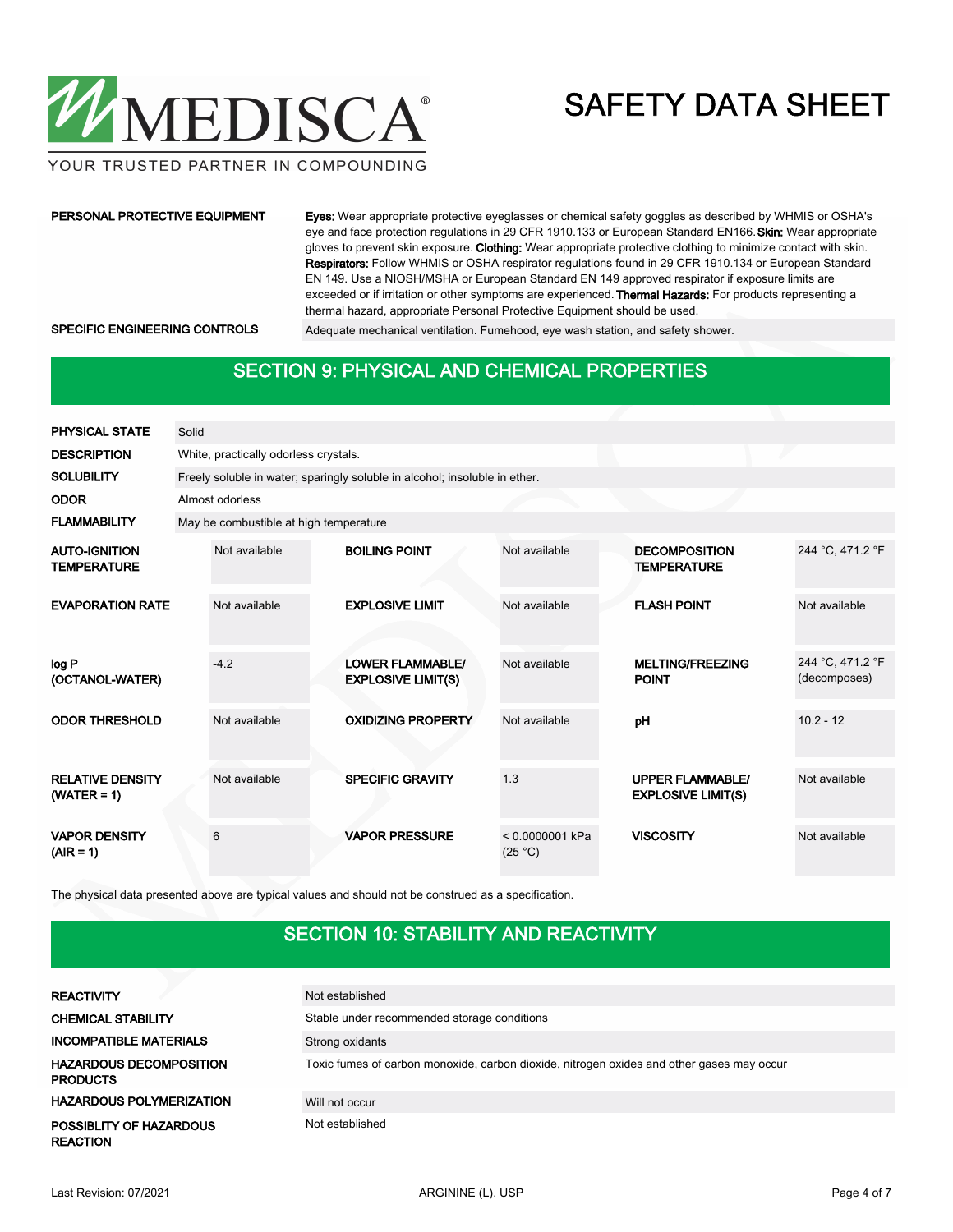

CONDITIONS TO AVOID Moisture, sunlight and extreme temperatures

### SECTION 11: TOXICOLOGICAL INFORMATION

| <b>ACUTE TOXICITY</b>                                                                                                                                                                                         | Oral: Rat: LD50: (mg/kg): > 5110<br>Dermal: Rabbit LD50: (mg/kg): Not available<br>Inhalation: Rat: LD50: (mg/L/4hr): Not available              |                                                                                                                                                 |  |  |  |  |  |
|---------------------------------------------------------------------------------------------------------------------------------------------------------------------------------------------------------------|--------------------------------------------------------------------------------------------------------------------------------------------------|-------------------------------------------------------------------------------------------------------------------------------------------------|--|--|--|--|--|
| <b>SKIN CORROSION/IRRITATION</b>                                                                                                                                                                              | Causes skin irritation: pH 10.2 - 12                                                                                                             |                                                                                                                                                 |  |  |  |  |  |
| <b>SERIOUS EYE DAMAGE/EYE</b><br><b>IRRITATION</b>                                                                                                                                                            | Causes serious eye irritation: pH 10.2 - 12                                                                                                      |                                                                                                                                                 |  |  |  |  |  |
| <b>RESPIRATORY SENSITIZATION</b>                                                                                                                                                                              | Due to lack of data the classification is not possible.                                                                                          |                                                                                                                                                 |  |  |  |  |  |
| <b>SKIN SENSITIZATION</b>                                                                                                                                                                                     |                                                                                                                                                  | Due to lack of data the classification is not possible.                                                                                         |  |  |  |  |  |
| <b>GERM CELL MUTAGENICITY</b>                                                                                                                                                                                 |                                                                                                                                                  | Due to lack of data the classification is not possible.                                                                                         |  |  |  |  |  |
| <b>CARCINOGENICITY</b>                                                                                                                                                                                        | <b>OSHA</b>                                                                                                                                      | L-ARGININE is not listed.                                                                                                                       |  |  |  |  |  |
|                                                                                                                                                                                                               | <b>NTP</b>                                                                                                                                       | L-ARGININE is not listed.                                                                                                                       |  |  |  |  |  |
|                                                                                                                                                                                                               | <b>IARC</b>                                                                                                                                      | L-ARGININE is not evaluated.                                                                                                                    |  |  |  |  |  |
|                                                                                                                                                                                                               | California<br>Proposition 65                                                                                                                     | This product does not contain any chemicals known to the State of California to cause<br>cancer, birth defects, or any other reproductive harm. |  |  |  |  |  |
| ADDITIONAL CARCINOGENICITY<br><b>INFORMATION</b>                                                                                                                                                              | Due to lack of data the classification is not possible.                                                                                          |                                                                                                                                                 |  |  |  |  |  |
| <b>REPRODUCTIVE TOXICITY</b>                                                                                                                                                                                  | Due to lack of data the classification is not possible.                                                                                          |                                                                                                                                                 |  |  |  |  |  |
| <b>SPECIFIC TARGET ORGAN TOXICITY -</b><br><b>SINGLE EXPOSURE</b>                                                                                                                                             | Due to lack of data the classification is not possible.                                                                                          |                                                                                                                                                 |  |  |  |  |  |
| <b>SPECIFIC TARGET ORGAN TOXICITY -</b><br><b>REPEATED EXPOSURE</b>                                                                                                                                           | Due to lack of data the classification is not possible.                                                                                          |                                                                                                                                                 |  |  |  |  |  |
| <b>ASPIRATION HAZARDS</b>                                                                                                                                                                                     | Based on available data, the classification criteria are not met.                                                                                |                                                                                                                                                 |  |  |  |  |  |
| <b>SIGNS AND SYMPTOMS OF</b><br><b>EXPOSURE</b>                                                                                                                                                               |                                                                                                                                                  | Not expected to present a significant hazard under anticipated conditions of normal use.                                                        |  |  |  |  |  |
|                                                                                                                                                                                                               | Symptoms related to the physical, chemical, and toxicological characteristics<br>Irritant effects. Cramps. Bloating. Nausea. Vomiting. Diarrhea. |                                                                                                                                                 |  |  |  |  |  |
| Medical conditions aggravated by exposure<br>Hypersensitivity to material, recent heart attack or history of heart disease, liver or kidney impairment, diabetes,<br>asthma, herpes, and sickle cell disease. |                                                                                                                                                  |                                                                                                                                                 |  |  |  |  |  |
| POTENTIAL HEALTH EFFECTS                                                                                                                                                                                      | Inhalation                                                                                                                                       | May be harmful if inhaled. May cause respiratory tract irritation.                                                                              |  |  |  |  |  |
|                                                                                                                                                                                                               | Ingestion                                                                                                                                        | May be harmful if swallowed.                                                                                                                    |  |  |  |  |  |
|                                                                                                                                                                                                               | Skin                                                                                                                                             | May be harmful if absorbed through skin. Causes skin irritation.                                                                                |  |  |  |  |  |
|                                                                                                                                                                                                               | <b>Eves</b>                                                                                                                                      | Causes serious eye irritation.                                                                                                                  |  |  |  |  |  |

### SECTION 12: ECOLOGICAL INFORMATION

| <b>TOXICITY</b>               | EC50: 48 Hr: Crustacea: (mg/L): Not available<br>LC50: 96 Hr: Fish: (mg/L): Not available<br>IC50: 72 Hr: Algae: (mg/L): Not available |
|-------------------------------|----------------------------------------------------------------------------------------------------------------------------------------|
| PERSISTENCE AND DEGRADABILITY | Biodegradability: BOD= 0.645 g/g                                                                                                       |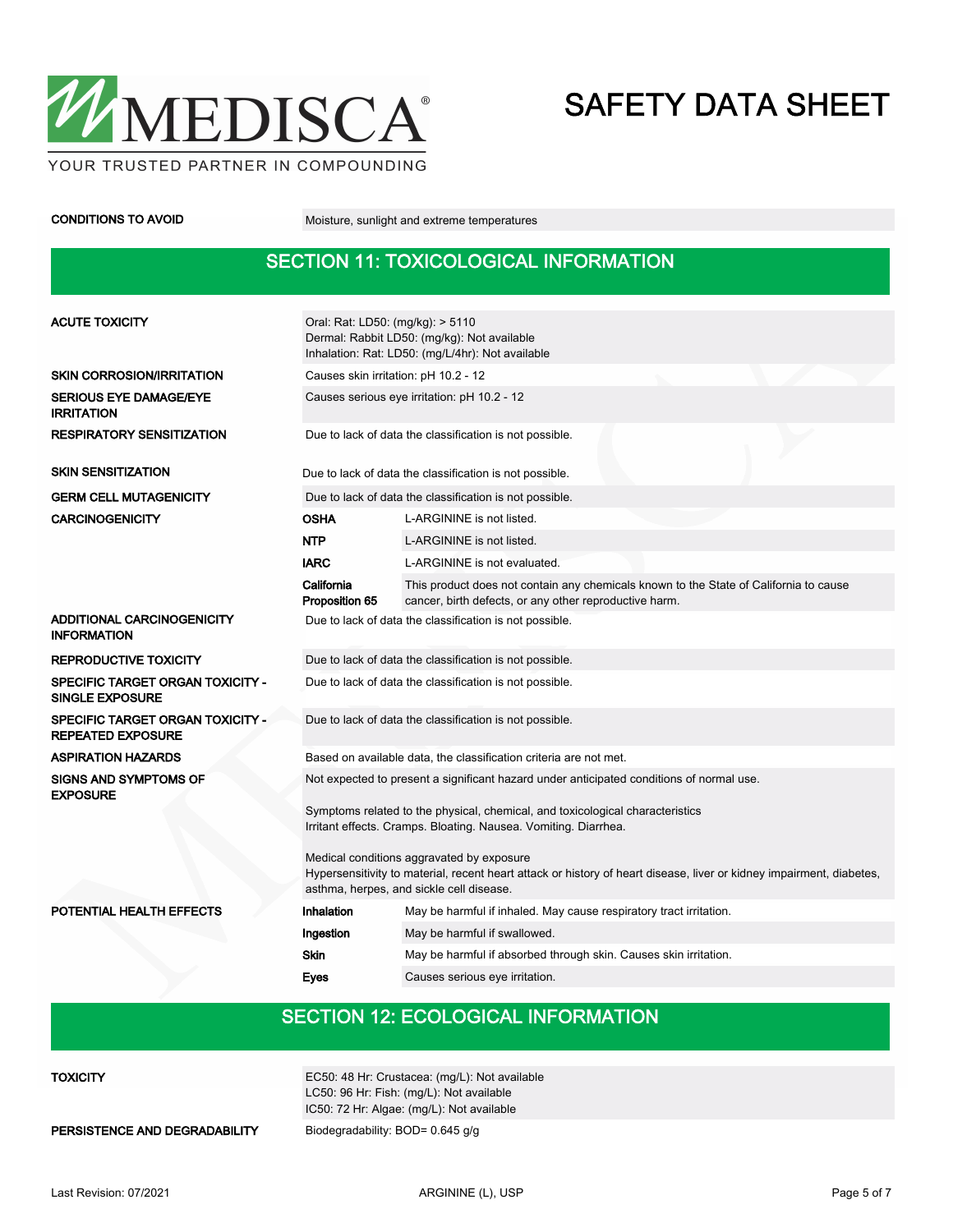

| <b>BIOACCUMULATIVE POTENTIAL</b> | Octanol/water partition coefficient log Kow = -4.2                                                                            |  |  |  |
|----------------------------------|-------------------------------------------------------------------------------------------------------------------------------|--|--|--|
| <b>MOBILITY IN SOIL</b>          | Freely soluble in water: $14.8g/100g$ H2O (20 $^{\circ}$ C)<br>Henry's Law Constant: 1.83E-18 atm-m <sup>3</sup> /mole (25°C) |  |  |  |
| <b>OTHER ADVERSE EFFECTS</b>     | Not available                                                                                                                 |  |  |  |

This product is not intended to be released into the environment

#### SECTION 13: DISPOSAL CONSIDERATIONS

WASTE DISPOSAL **Dispose of in accordance with federal** / local laws and regulations. Avoid release into the environment.

#### SECTION 14: TRANSPORT INFORMATION

| UN PROPER SHIPPING NAME                                                                      | Not dangerous good |
|----------------------------------------------------------------------------------------------|--------------------|
| <b>UN NUMBER</b>                                                                             | Not applicable     |
| <b>CLASS</b>                                                                                 | Not applicable     |
| <b>PACKING GROUP</b>                                                                         | Not applicable     |
|                                                                                              |                    |
| <b>AUSTRALIA</b>                                                                             |                    |
| <b>HAZCHEM</b>                                                                               | Not applicable     |
| <b>EU</b>                                                                                    |                    |
| <b>TRANSPORT IN BULK ACCORDING TO</b><br>ANNEX II OF MARPOL 73/78 AND THE<br><b>IBC CODE</b> | Not listed         |
| <b>ENVIRONMENTAL HAZARDS</b>                                                                 | Not available      |
| <b>SPECIAL SHIPPING INFORMATION</b>                                                          | Not applicable     |
|                                                                                              |                    |

### SECTION 15: REGULATORY INFORMATION

#### UNITED STATES REGULATIONS

| <b>Chemical Name</b><br>& CAS | <b>CERCLA</b><br><b>40 CFR</b><br>Part 302.4 | <b>SARA (Title III)</b><br>40 CFR<br>Part 372.65 | <b>Appendix A</b> | EPA 40 CFR Part 355<br><b>Appendix B</b> | <b>Pennsylvania</b> | Right-to-know<br>New Jersey | Massachusetts | California<br>Prop 65 |
|-------------------------------|----------------------------------------------|--------------------------------------------------|-------------------|------------------------------------------|---------------------|-----------------------------|---------------|-----------------------|
| ARGININE (L) 74-79-3          | N/L                                          | N/L                                              | N/L               | N/L                                      | N/L                 | N/L                         | N/L           | N/L                   |

 $N/L$  = Not Listed;  $X$  = Listed

#### AUSTRALIAN REGULATIONS

| <b>Goods Requlation</b> | Therapeutic Goods <sup>'</sup><br>'Act. | Code of Practices -<br><b>Illicit Drug</b><br><b>Precursors</b> |
|-------------------------|-----------------------------------------|-----------------------------------------------------------------|
| N/L                     | N/L                                     | N/L                                                             |
|                         |                                         | Poisons and Therapeutic                                         |

N/L = Not Listed

#### EU REGULATIONS